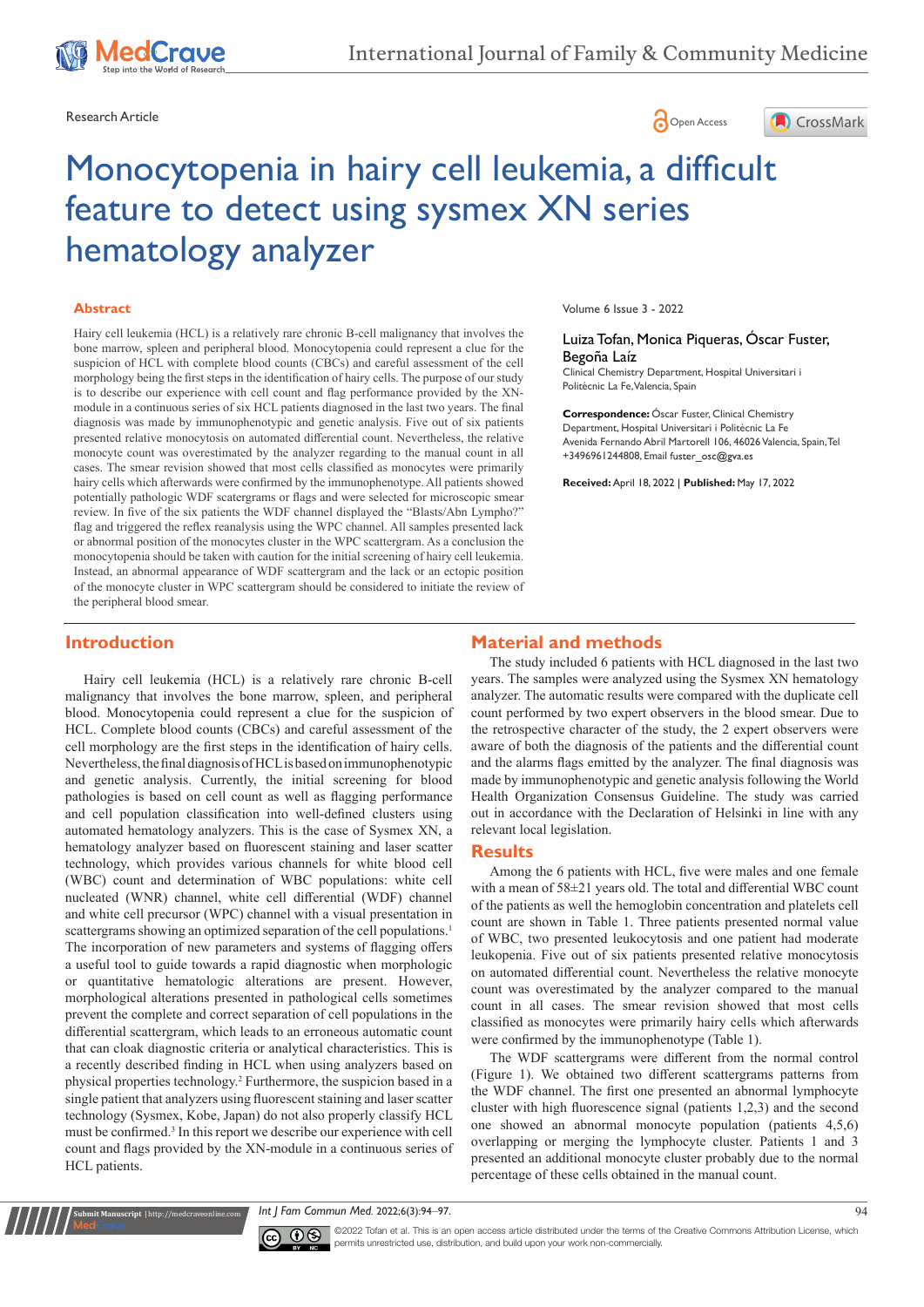*Monocytopenia in hairy cell leukemia, a difficult feature to detect using sysmex XN series hematology analyzer*

**Table 1** Cell blood count and differential comparison between automated and manual results in hairy cell leukemia patients

| Patient        | Parameter                       | <b>Units</b> | <b>Automated results</b> | <b>Manual results</b>    | <b>Reference values</b> |
|----------------|---------------------------------|--------------|--------------------------|--------------------------|-------------------------|
|                | Hemoglobin                      | (g/L)        | 140                      |                          | 130-175                 |
|                | <b>White Blood Cells</b>        | (x109/L)     | 16.6                     | $\overline{\phantom{a}}$ | $3.5 - 10.5$            |
|                | Neutrophils                     | $(\%)$       | 34.9                     | 36                       | 35-80                   |
|                | Lymphocytes                     | $(\%)$       | 31                       | 24                       | 20-45                   |
| L              | Monocytes                       | $(\%)$       | 29.1                     | 4                        | 12-Apr                  |
|                | Eosinophils                     | $(\%)$       | 4.3                      | 4                        | 5-Jan                   |
|                | <b>Basophils</b>                | $(\%)$       | 0.7                      | L                        | $0 - 1.5$               |
|                | Hairy Cells                     | $(\%)$       | ÷,                       | 31                       |                         |
|                | Platelets                       | (x109/L)     | 183                      |                          | 150-400                 |
| $\overline{2}$ | Hemoglobin                      | (g/L)        | 104                      |                          | $130 - 175$             |
|                | <b>White Blood Cells</b>        | (x109/L)     | 11.88                    | $\overline{\phantom{a}}$ | $3.5 - 10.5$            |
|                | Neutrophils                     | $(\%)$       | 11.1                     | 9                        | 35-80                   |
|                | Lymphocytes                     | $(\%)$       | 24.1                     | 27                       | 20-45                   |
|                | Monocytes                       | $(\%)$       | 63.8                     | 3                        | 12-Apr                  |
|                | Eosinophils                     | $(\%)$       | 0.8                      | $\overline{2}$           | 5-Jan                   |
|                | <b>Basophils</b>                | $(\%)$       | 0.2                      | 0                        | $0 - 1.5$               |
|                | Hairy Cells                     | $(\%)$       | ÷.                       | 49                       |                         |
|                | Platelets                       | (x109/L)     | 35                       |                          | 150-400                 |
| 3              | Hemoglobin                      | (g/L)        | 9.9                      |                          | $130 - 175$             |
|                | <b>White Blood Cells</b>        | (x109/L)     | 8.26                     | ٠                        | $3.5 - 10.5$            |
|                | Neutrophils                     | $(\%)$       | 39.1                     | 45                       | 35-80                   |
|                | Lymphocytes                     | $(\%)$       | 33.1                     | 23                       | 20-45                   |
|                | Monocytes                       | $(\%)$       | 25.8                     | 6                        | 12-Apr                  |
|                | Eosinophils                     | $(\%)$       | 1.5                      | L                        | 5-Jan                   |
|                | <b>Basophils</b>                | $(\%)$       | 0.5                      | 3                        | $0 - 1.5$               |
|                | Hairy Cells                     | $(\%)$       | ÷,                       | 22                       |                         |
|                | Platelets                       | (x109/L)     | 163                      |                          | 150-400                 |
| 4              | Hemoglobin                      | (g/L)        | 133                      |                          | $130 - 175$             |
|                | <b>White Blood Cells</b>        | (x109/L)     | 7.15                     | $\overline{\phantom{a}}$ | $3.5 - 10.5$            |
|                | Neutrophils                     | $(\%)$       | 23.3                     | 25                       | 35-80                   |
|                | Lymphocytes                     | $(\%)$       | 44.3                     | 30                       | 20-45                   |
|                | Monocytes                       | $(\%)$       | 32                       | $\overline{2}$           | 12-Apr                  |
|                | Eosinophils                     | $(\%)$       | 0.3                      | L                        | 5-Jan                   |
|                | <b>Basophils</b>                | $(\%)$       | 0.1                      | 0                        | $0 - 1.5$               |
|                | Hairy Cells                     | $(\%)$       | ÷,                       | 32                       |                         |
|                | <b>Platelets</b>                | (x109/L)     | 54                       |                          | 150-400                 |
| 5              | Hemoglobin                      | (g/L)        | 85                       |                          | 130-175                 |
|                | White Blood Cells               | (x109/L)     | 5.9                      | $\overline{\phantom{a}}$ | $3.5 - 10.5$            |
|                | Neutrophils                     | $(\%)$       | 13.2                     | 15                       | 35-80                   |
|                | Lymphocytes                     | $(\%)$       | 34.4                     | 30                       | $20 - 45$               |
|                | Monocytes                       | $(\%)$       | 52.2                     | 0                        | 12-Apr                  |
|                | Eosinophils                     | $(\%)$       | 0.2                      | L                        | 5-Jan                   |
|                |                                 |              |                          | 0                        |                         |
|                | <b>Basophils</b><br>Hairy Cells | $(\%)$       | 0                        | 54                       | $0 - 1.5$               |
|                | Platelets                       | $(\%)$       | ÷,<br>56                 |                          | 150-400                 |
|                |                                 | (x109/L)     |                          |                          |                         |
| 6              | Hemoglobin                      | (g/L)        | 2                        |                          | 130-175                 |
|                | White Blood Cells               | (x109/L)     | 1.67                     | $\frac{1}{2}$            | $3.5 - 10.5$            |
|                | Neutrophils                     | $(\%)$       | 31.1                     | 51                       | 35-80                   |
|                | Lymphocytes                     | $(\%)$       | 59.9                     | 38                       | 20-45                   |
|                | Monocytes                       | $(\%)$       | 6                        | L                        | 12-Apr                  |
|                | Eosinophils                     | $(\%)$       | 2.4                      | 0                        | 5-Jan                   |
|                | <b>Basophils</b>                | $(\%)$       | 0.6                      | 0                        | $0 - 1.5$               |
|                | Hairy Cells                     | $(\%)$       | ÷,                       | $\overline{10}$          |                         |
|                | Platelets                       | (x109/L)     | 119                      |                          | 150-400                 |

**Citation:**Tofan L, Piqueras M, Fuster O, et al. Monocytopenia in hairy cell leukemia, a difficult feature to detect using sysmex XN series hematology analyzer. *Int J Fam Commun Med.* 2022;6(3):94‒97. DOI: [10.15406/ijfcm.2022.06.00271](https://doi.org/10.15406/ijfcm.2022.06.00271)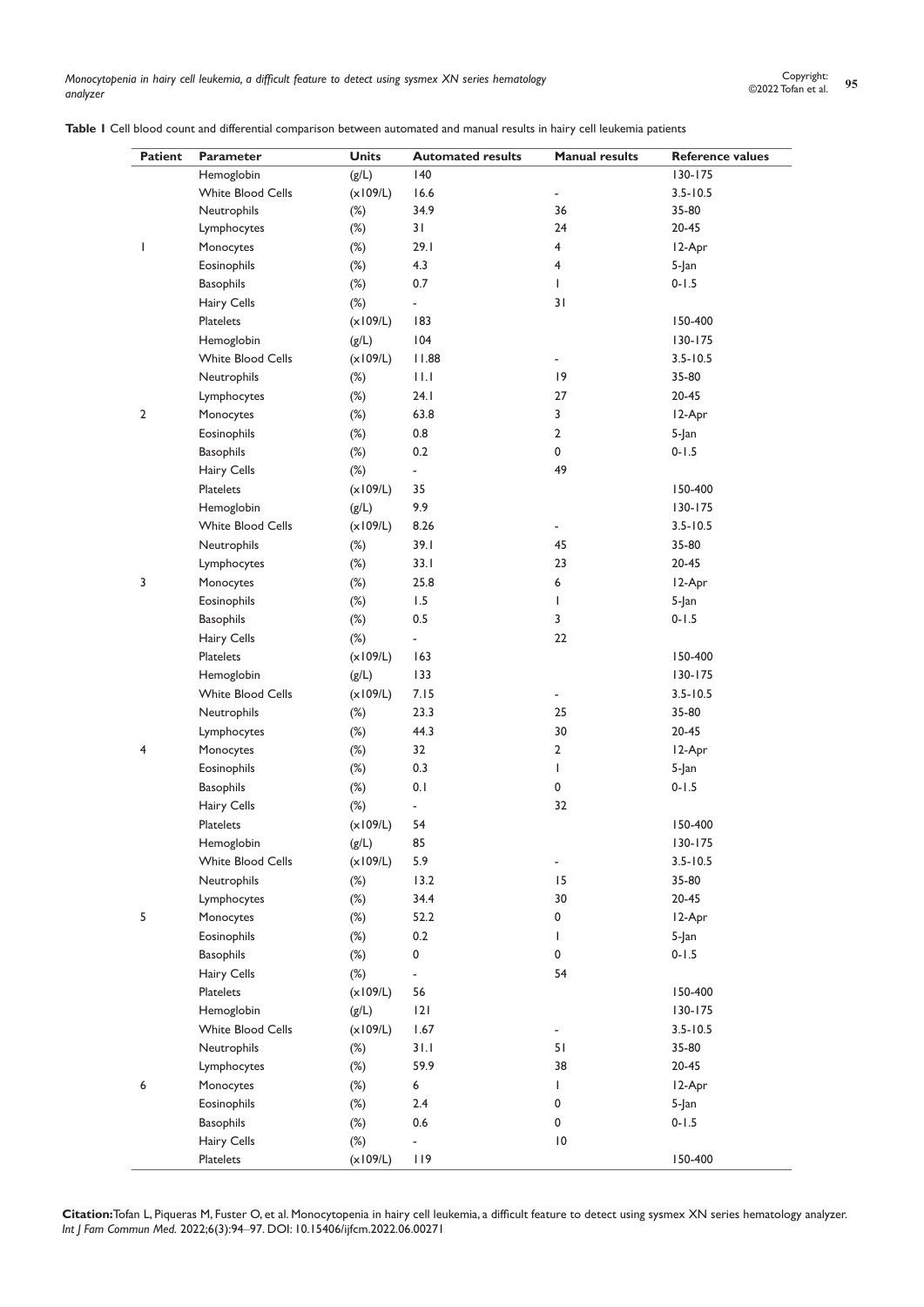

Figure 1 Scattergram and flags in our six patients with hairy cell leukemia vs normal control. (WDF= white cell differential; WPC= white cell precursor channel; L=lymphocytes; M= monocytes; N= neutrophils; B= basophils; E= eosinophils; G= granulocytes).

Regarding the flags, in our case the flagging process was able to point all six patients as potentially pathologic and select them for a microscopic smear review (Figure 1). In five of the six patients, including the patient with leukopenia, the WDF channel of the analyzer flagged the risk of malignant cells presence by generating the "Blasts/ Abn Lympho?" flag and triggered the reflex reanalysis using the WPC channel. The remaining patient was selected for smear review due to the aspect of its scattergram with overlapping clusters of lymphocytes and monocytes and the numerical criteria of monocytosis established by our laboratory, with a cut of point of  $1.3x10<sup>9</sup>/L$  (patient 4, Figure 1).

The WPC channel offers the possibility of more specific flags after triggering in the WDF channel the "Blasts/Abn Lympho?" flag. It can remove the flag or classify the cells into blasts ("Blasts?" flag) or neoplastic cells ("Abn Lympho?" flag) with certain degree of differentiation based on morphological and biochemical properties of the reagent and the cells.<sup>4</sup> According to the manufacturer, initially, surfactants in Lysercell WPC produce red blood cells and platelets lysis and alter the lipid structure of white blood cells membrane perforating it. This step enables the entrance of fluorescence marker into the leukocyte up to a point based on its content of membrane phospholipids. Immature cells such as blast present a lower content of lipid than differentiated cells and consequently one of the lowest fluorescence signals of all cells. Finally, the different subpopulations are separated on the basis of cell size or forward scatter, cell complexity or side scatter and fluorescence signal.

In our series WPC channel classified two samples with "Abn Lympho?", two samples with "Blasts?" and one sample with both flags. All samples presented abnormal WPC scattergram: the majority presented lack of the monocytes cluster (patients 1,2,4,5 and 6 (Figure 1). The remaining patient showed a monocyte cluster probably related to its normal monocyte count but with an abnormal position lower than control samples (patient 3, Figure 1).

### **Discussion**

Monocytopenia is a relatively sensitive and specific finding of HCL<sup>5</sup> that could guide the clinician to an initial diagnostic assessment of HCL. However, in clinical practice this consistent feature could be difficult to detect by the autoanalyzers which is a challenge for the laboratory diagnosis. The WDF channel of XN series provides an optimized separation of the mononuclear cells compared to previous models.6 Even so, the morphologic changes of the leukemic cells with its bigger size than normal lymphocytes and wider and irregular cytoplasm produce an impaired separation and an inaccurate count of lymphocytes and monocytes. However, our data suggest that cell cluster analysis obtained by WPC channel could improve the initial analytical evaluation performed by WDF by offering a visual clue of the presence of monocytopenia. The complete absence of monocyte cluster or its abnormal position in the presence of monocytosis should raise the suspicion of an impaired cell blood count that demands a blood smear review. Our results confirm the similar findings described in a previous study concerning the performance of XNseries that included a single HCL patient with abnormal appearance of the monocyte's area in WPC scattergram.<sup>3</sup> However, we also found differences regarding the findings highlighted by Seghezzi et al.3 in the WDF scattergram between one sample from a HCL patient vs other sample from a splenic marginal zone lymphoma (SMZL) patient, both cases with the same low count of villous cells (3%). The authors describe the WDF scattergram of the first case with an abnormal monocyte cluster clearly lower than the usual position and the second one with an abnormal lymphocyte double cluster. However, our experience with more HCL cases and higher percentage of circulating villous lymphocytes showed that both scattergrams types can be present in HCL patients. We hypothesized that despite BRAF-V600E mutation is now considered as the molecular hallmark of the disease, the emergence of new mutations and specifically, alterations of the cell cycle<sup>8</sup> could condition the heterogeneity of the analytical presentation, with wide-ranging morphology and therefore different locations of the cell populations in the scattergrams.

The WDF flagging performance was more consistent displaying "Blasts/Abn Lympho?" flag in our series of cases than in previous reports.7 However the mean of circulating hairy cells in peripheral blood was higher (19.6%) in our group of patients than in the previously cited (9.4%). Nevertheless, the more specific WPC channel, showed more uneven results when classifying pathological cells as "Abn Lympho?" and it was not able to improve the specificity of the WDF.

# **Conclusion**

In conclusion, up until the count of the different cell populations and the specificity of the WPC channel are improved, the monocytopenia feature and the "Abn Lympho?" flag should be taken with caution for the initial screening of hairy cell leukemia. Instead, the abnormal classification of cells in the WDF scattergram and its "Blasts/Abn Lympho?" flag as well as the lack or abnormal position of monocyte cluster in WPC scattergram should be considered to initiate the review of the peripheral blood smear. The analyzer must optimize its

**Citation:** Tofan L, Piqueras M, Fuster O, et al. Monocytopenia in hairy cell leukemia, a difficult feature to detect using sysmex XN series hematology analyzer. *Int J Fam Commun Med.* 2022;6(3):94‒97. DOI: [10.15406/ijfcm.2022.06.00271](https://doi.org/10.15406/ijfcm.2022.06.00271)